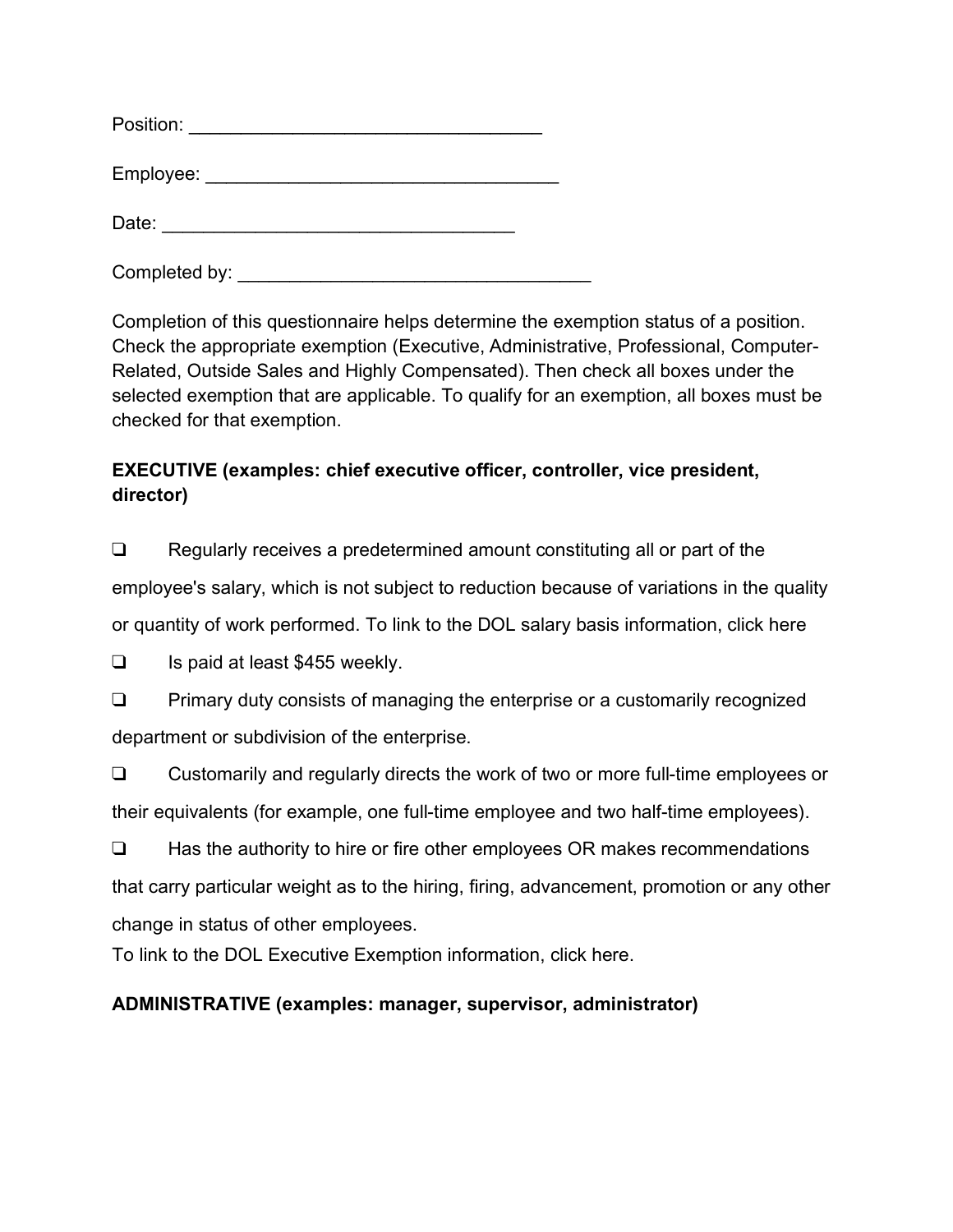❑ Regularly receives a predetermined amount constituting all or part of the employee's salary, which is not subject to reduction because of variations in the quality or quantity of work performed. To link to the DOL salary basis information, click here.

❑ Is paid at least \$455 weekly.

❑ Primary duty consists of performing office or nonmanual work directly related to the management or general business operations of the employer or the employer's customers.

❑ Work includes the exercise of discretion and independent judgment with respect to matters of significance.

### **PROFESSIONAL: LEARNED AND CREATIVE (examples: accountant, nurse, engineer, composer, singer, graphic designer)**

❑ Regularly receives a predetermined amount constituting all or part of the employee's salary, which is not subject to reduction because of variations in the quality or quantity of work performed. To link to the DOL salary basis information, click here.

❑ Is paid at least \$455 weekly. Note: For teachers, licensed or certified practitioners of law and medicine, medical interns and residents covered under this exemption, the salary basis and salary requirements do NOT apply.

#### Learned Professional

❑ Primary duty consists of the performance of work that requires advanced knowledge (beyond high school) and that is predominantly intellectual in character and consistently includes the exercise of discretion and independent judgment.

❑ The advanced knowledge is in a field of science or learning.

❑ The advanced knowledge was acquired by a prolonged course of specialized intellectual instruction (position possesses the appropriate academic degree or has substantially the same knowledge level and performs substantially the same work as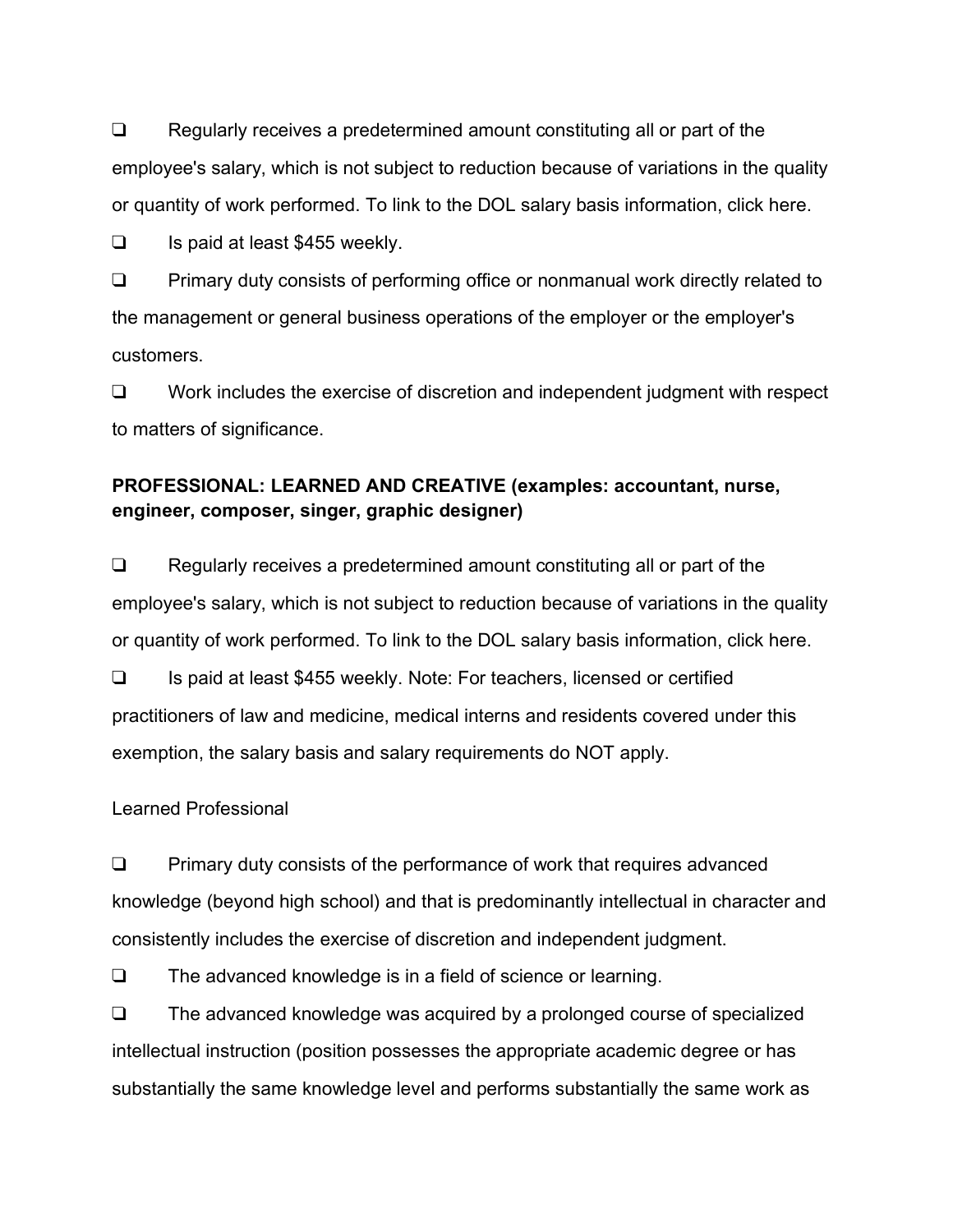degreed employees but possesses advanced knowledge only through a combination of work experience and intellectual instruction)

#### Creative Professional

❑ Primary duty consists of the performance of work requiring invention, imagination, originality or talent in a recognized field of artistic or creative endeavor as opposed to routine mental, manual, mechanical or physical work. To link to the DOL Professional Exemption information, click here.

## **COMPUTER-RELATED (examples: network or database analyst, developer, programmer, software engineer)**

❑ Is paid at least \$455 weekly OR \$27.63 per hour. That is, this exemption does NOT have to meet the salary basis requirement to regularly receive a predetermined amount constituting all or part of the employee's salary, which is not subject to reduction because of variations in the quality or quantity of work performed IF paid at least \$27.63 on an hourly basis.

❑ Primary duty consists of:

The application of system-analyst techniques and procedures, including consulting with users to determine hardware, software or systems functional specifications, OR

The design, development, documentation, analysis, creation, testing or modification of computer systems or programs, OR

The design, documentation, testing, creation or modification of computer programs related to machine-operating systems, OR

A combination of these duties which requires the same level of skills.

## **OUTSIDE SALES (examples: salespersons, contract negotiators)**

The salary basis and salary requirements do NOT apply for this exemption. That is, this exemption does NOT have the salary basis requirement to regularly receive a